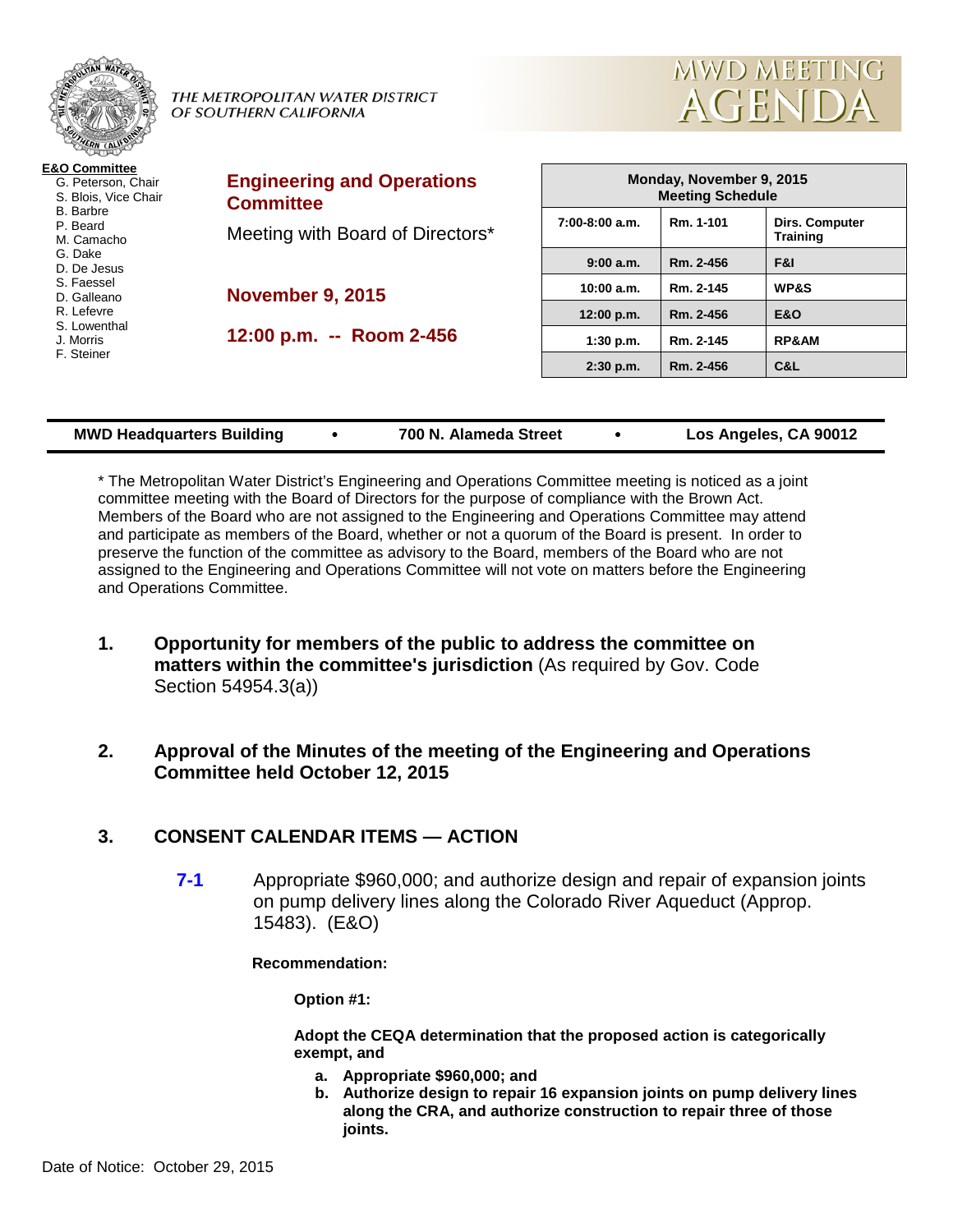## **4. OTHER BOARD ITEMS — ACTION**

**8-2** Appropriate \$36.2 million; award \$29.56 million contract to OHL USA, Inc. to rehabilitate Palos Verdes Reservoir; and authorize agreement with CDM Smith, Inc. in an amount not to exceed \$713,000 (Approps. 15417 and 15441). (E&O)

#### **Recommendation:**

**Option #1:**

**Review and consider the information contained in Addendum No. 1 and the MND, and find that the proposed modifications will not have a significant impact on the environment, and**

- **a. Appropriate \$36.2 million ;**
- **b. Award \$29.56 million contract to OHL USA, Inc. to rehabilitate Palos Verdes Reservoir; and**
- **c. Authorize agreement with CDM Smith, Inc. in an amount not to exceed \$713,000.**
- **8-4** Authorize entering into a new agreement with the California Department of Water Resources for the sale of renewable energy from five Hydroelectric Power Plants. (E&O)

#### **Recommendation:**

**Option #1:**

**Adopt the CEQA determination that the proposed action is categorically exempt and is not subject to CEQA, and authorize the General Manager to enter into a new agreement under the terms described in the board letter for the sale of renewable energy from the five Metropolitan Hydroelectric Power Plants.**

## **5. BOARD INFORMATION ITEMS**

None

### **6. COMMITTEE ITEMS**

a. Capital Investment Plan (CIP) Quarterly Report for period ending September 2015